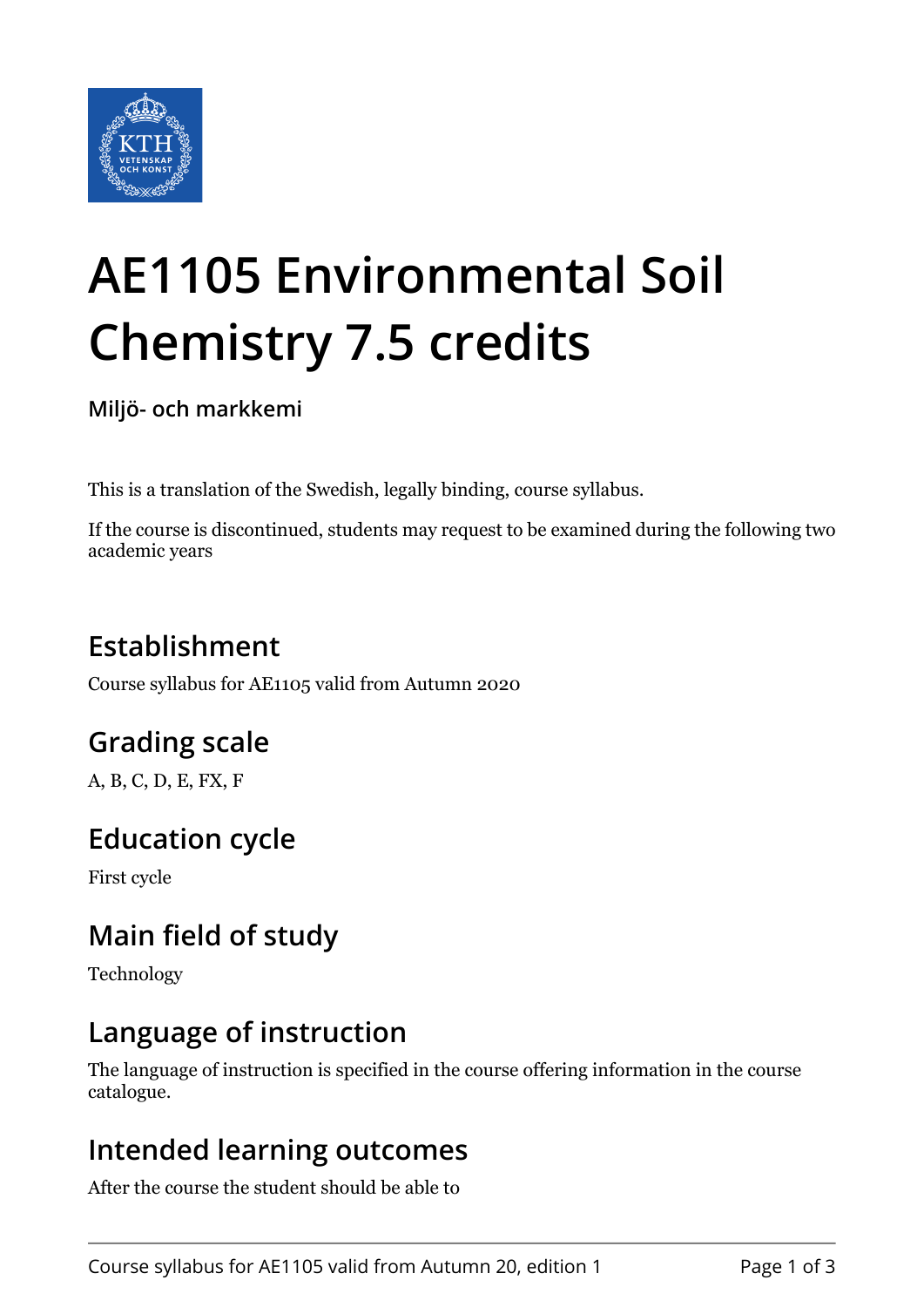**\*** Understand chemical processes in soils and waters, and the factors affecting the runoff water quality

- **\*** Assess the mobility of various contaminants in soils and waters
- **\*** Plan sampling, interpret chemical analyses

#### **Course contents**

**\*** Dissolved substances in waters: sources, water chemical analysis, variability, charge balance

- **\*** Chemical equilibrium: acids and bases, solubility of minerals, complexation
- **\*** Soils in Sweden, and soil chemical properties
- **\*** Adsorption of substances to the particle surfaces
- **\*** Contaminants in soils and waters
- **\*** Models for simulation of the behavior of substances in soil and water

## **Specific prerequisites**

Completed courses:

- AL1302 Geoscience and Geotechnical Engineering
- AL1301 Natural Resources Theory

## **Examination**

- PRO1 Project, 2.0 credits, grading scale: A, B, C, D, E, FX, F
- TEN1 Examination, 3.5 credits, grading scale: A, B, C, D, E, FX, F
- ÖVN1 Assignments, 2.0 credits, grading scale: P, F

Based on recommendation from KTH's coordinator for disabilities, the examiner will decide how to adapt an examination for students with documented disability.

The examiner may apply another examination format when re-examining individual students.

Written examination (TEN1, 3.5 credits) Assignments and laboratory report (OVN1; 2 credits) Expression of the project (written report + oral presentation) (PRO1; 2 credits)

# **Ethical approach**

• All members of a group are responsible for the group's work.